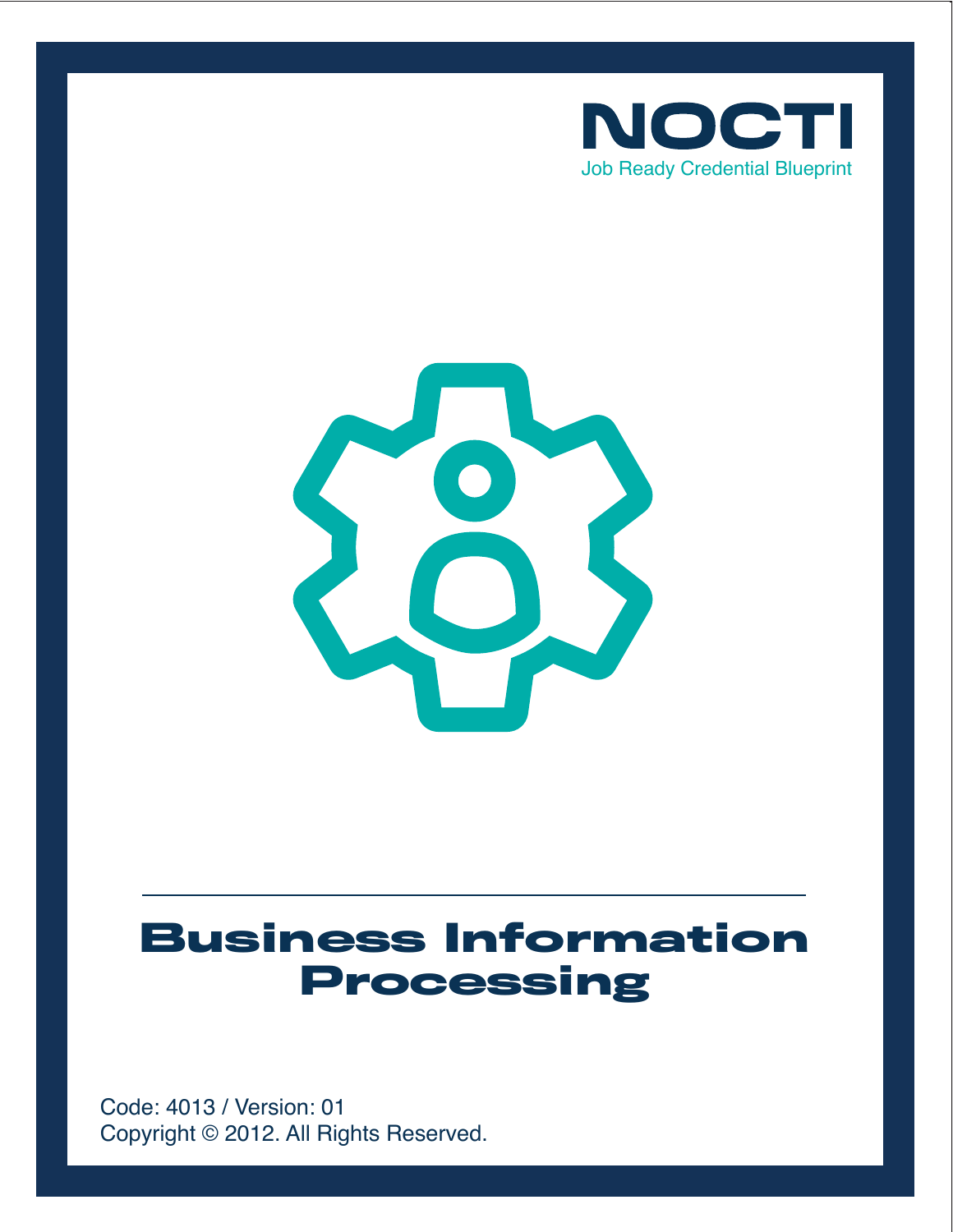nt Information

# **General Assessment Information**

| <b>Blueprint Contents</b>                                                                                                                   |                                                       |
|---------------------------------------------------------------------------------------------------------------------------------------------|-------------------------------------------------------|
| <b>General Assessment Information</b><br>Written Assessment Information<br>Specific Competencies Covered in the Test Sample Performance Job | Sample Written Items<br><b>Performance Assessment</b> |

**Test Type:** The Business Information Processing industry-based credential is included in NOCTI's Job Ready assessment battery. Job Ready assessments measure technical skills at the occupational level and include items which gauge factual and theoretical knowledge. Job Ready assessments typically offer both a written and performance component and can be used at the secondary and post-secondary levels. Job Ready assessments can be delivered in an online or paper/pencil format.

**Revision Team:** The assessment content is based on input from secondary, post-secondary, and business/industry representatives from the states of California, Delaware, Georgia, Kentucky, Ohio, and Pennsylvania.



11.0601- Data Entry/Microcomputer Applications, General



Business Management and Administration



Career Cluster 4 - 43-9021.00 - Data Entry Keyers

**Association for Career** and Technical Education The Association for Career and Technical Education (ACTE), the leading professional organization for career and technical educators, commends all students who participate in career and technical education programs and choose to validate their educational attainment through rigorous technical assessments. In taking this assessment you demonstrate to your school, your parents and guardians, your future employers and yourself that you understand the concepts and knowledge needed to succeed in the workplace. Good Luck!

NATIONAL COLLEGE CREDIT RECOMMENDATION SERVICE University of the State of New York - Regents Research Fund

In the lower division baccalaureate/associate degree category, 3 semester hours in Business Software Applications, Business Math, Business Communications, Computer Operations, Security, or Internet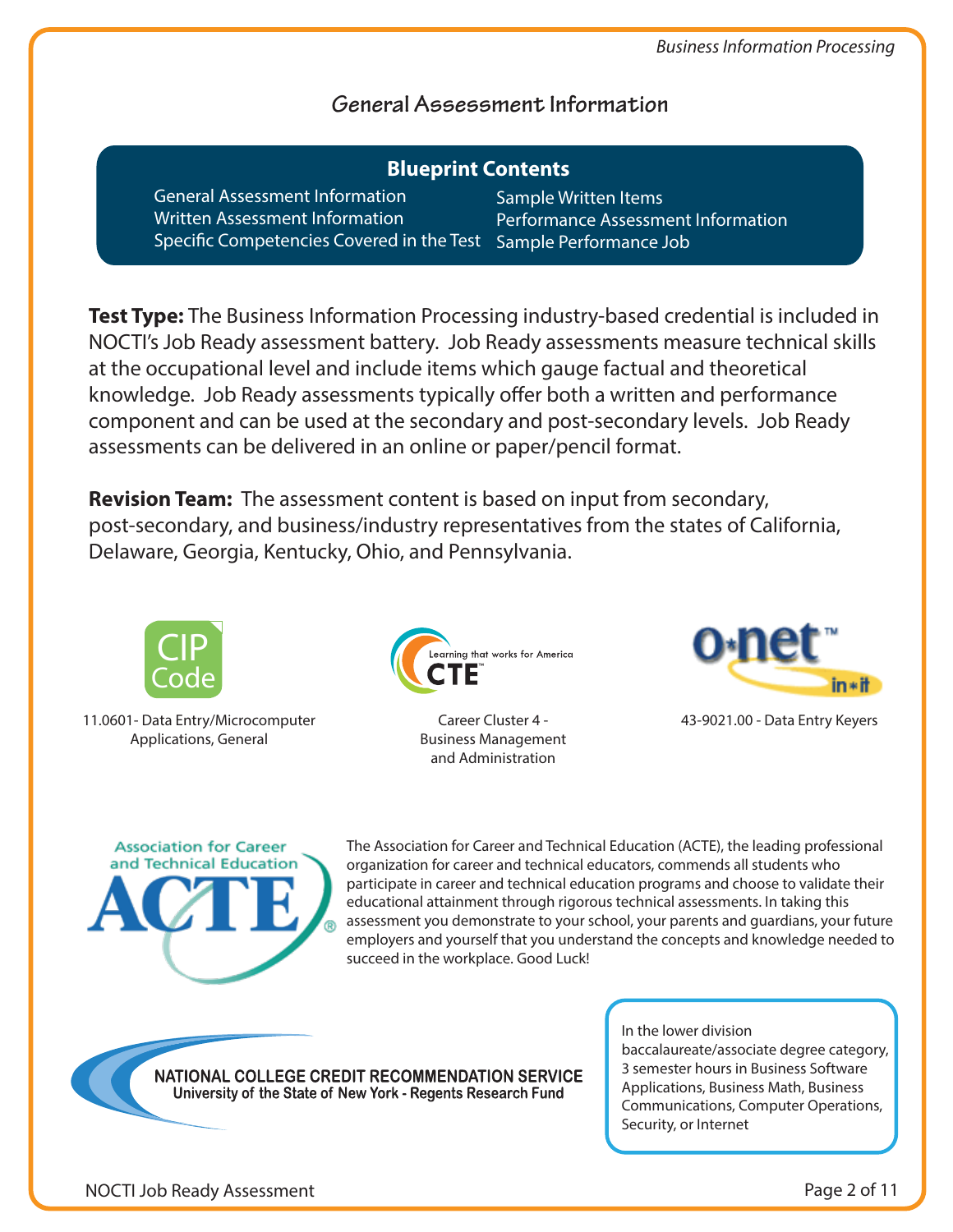# **Written Assessment**

NOCTI written assessments consist of questions to measure an individual's factual theoretical knowledge.

**Administration Time:** 3 hours **Number of Questions:** 158 **Number of Sessions:** This assessment may be administered in one, two, or three sessions.



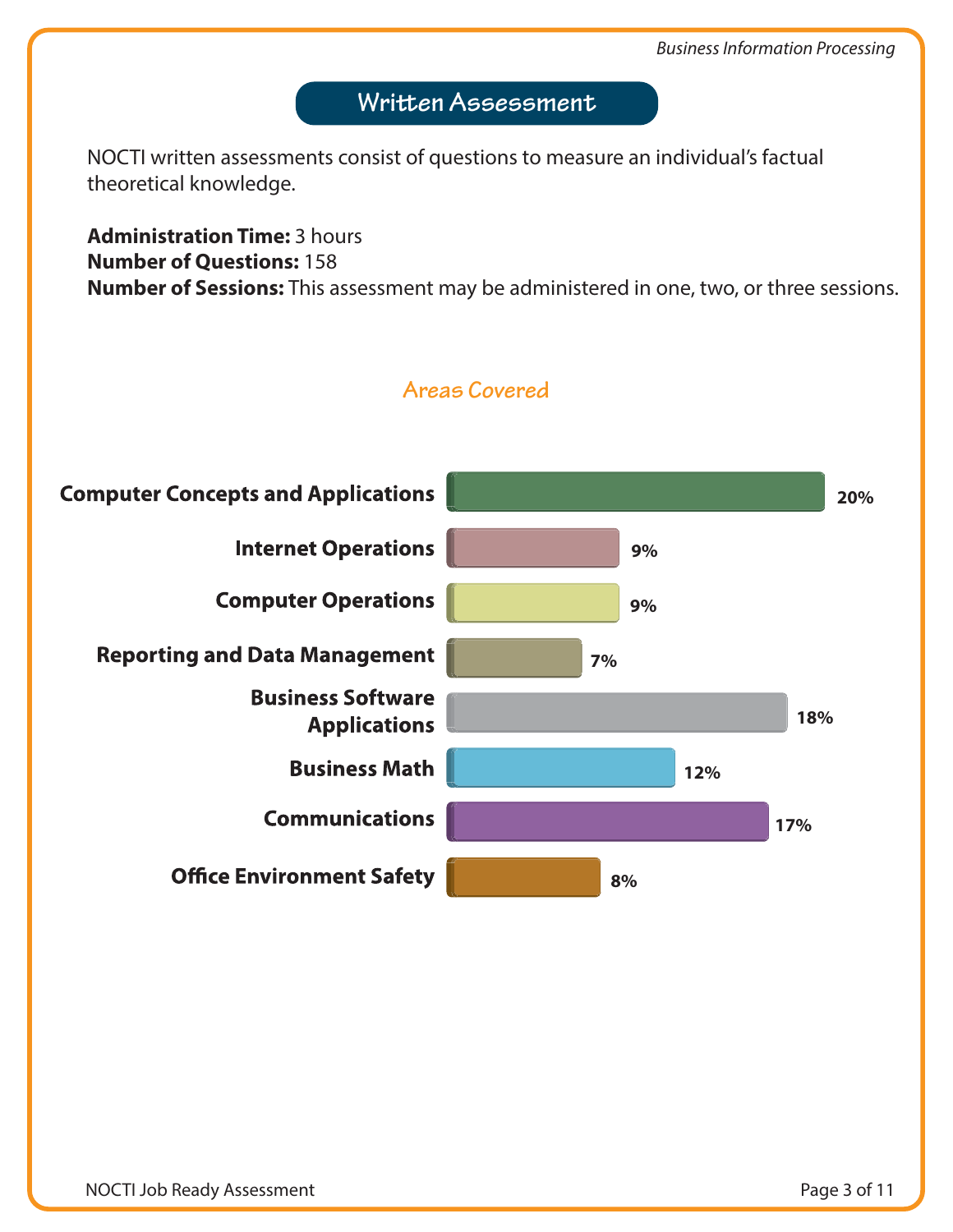# **Specific Standards and Competencies Included in this Assessment**

# **Computer Concepts and Applications**

- Demonstrate knowledge of security, computer ethics, licensing, and confidentiality
- Identify the functions of computer components (e.g., ports, RAM, hard drive)
- Apply the functions of peripherals, multimedia tools, and printers
- Apply basic networking concepts and data communication concepts (e.g., shared drives, networked printers)
- Apply knowledge of computer terminology and general information

## **Internet Operations**

- Identify methods of Internet research (e.g., identify, cite web sources)
- Explain functions of e-commerce (e.g., secure transactions, marketing)
- Demonstrate techniques of website construction and development
- Define the purpose of Internet security measures (e.g., firewalls, passwords)

## **Computer Operations**

- Explain data usages and manipulations
- Identify and perform basic system functions (e.g., operating systems, background applications)
- Demonstrate basic hardware and software troubleshooting techniques
- Identify emerging technologies and secondary computing devices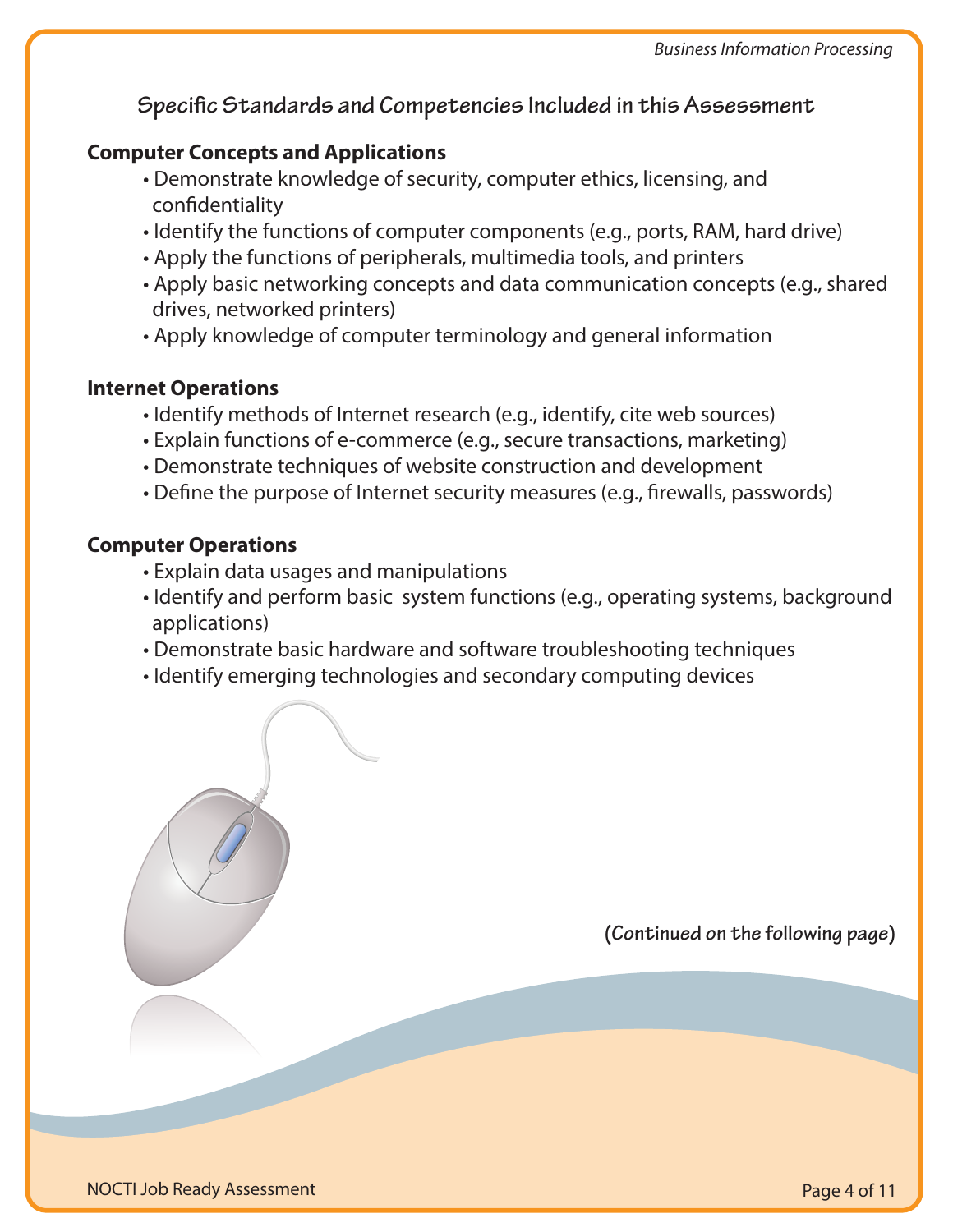# **Specific Standards and Competencies (continued)**

# **Report and Data Management**

- Identify basic reporting and data management functions
- Perform audit and forecast functions
- Perform data analysis and generate reports

## **Business Software Applications**

- Demonstrate knowledge of word processing software uses and concepts
- Demonstrate knowledge of spreadsheet software
- Demonstrate knowledge of database software
- Identify and use communications software (e.g., web conferencing, messaging)
- Demonstrate knowledge of presentation software
- Demonstrate knowledge of desktop publishing software (e.g., Adobe Acrobat, Microsoft Publisher)

## **Business Math**

- Solve business problems using addition, subtraction, multiplication, and division operations
- Solve business problems involving decimals and fractions
- Solve business problems involving percentages, discounts, and general accounting/finance concepts

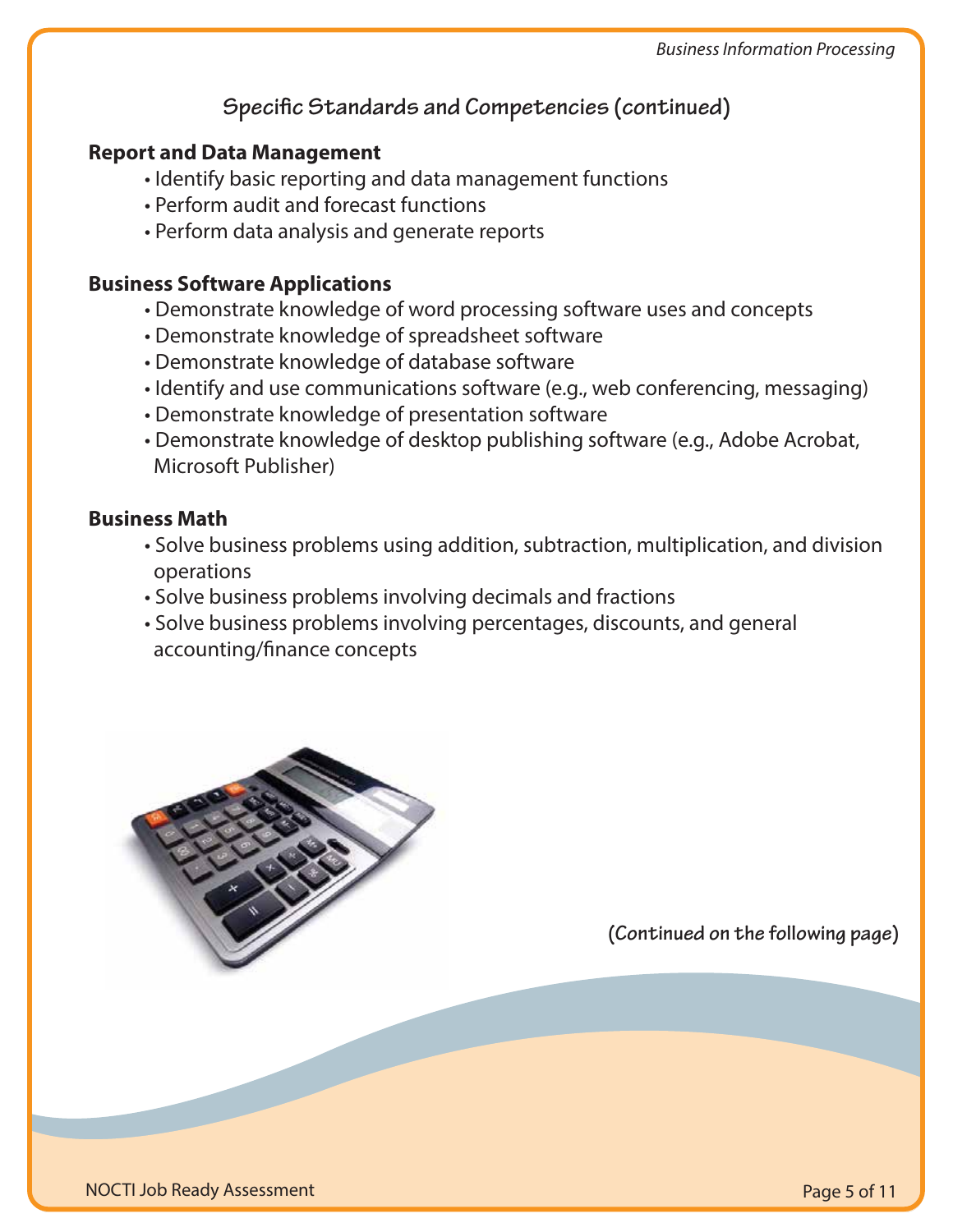# **Specific Standards and Competencies (continued)**

#### **Communications**

- Demonstrate proper grammar and sentence structure
- Demonstrate appropriate verbal communication techniques
- Identify various non-verbal communication techniques
- Demonstrate professional workplace behavior and appropriate use of corporate resources
- Demonstrate professional internal and external customer service
- Format business communication documents (e.g., letters, memos, reports)

# **Office Environment Safety**

- Maintain a safe and healthy work environment (e.g., fire safety, MSDS, ergonomics)
- Maintain physical safety and security (e.g., secure environment, locking computers, proper IDs)
- Identify methods of stress management

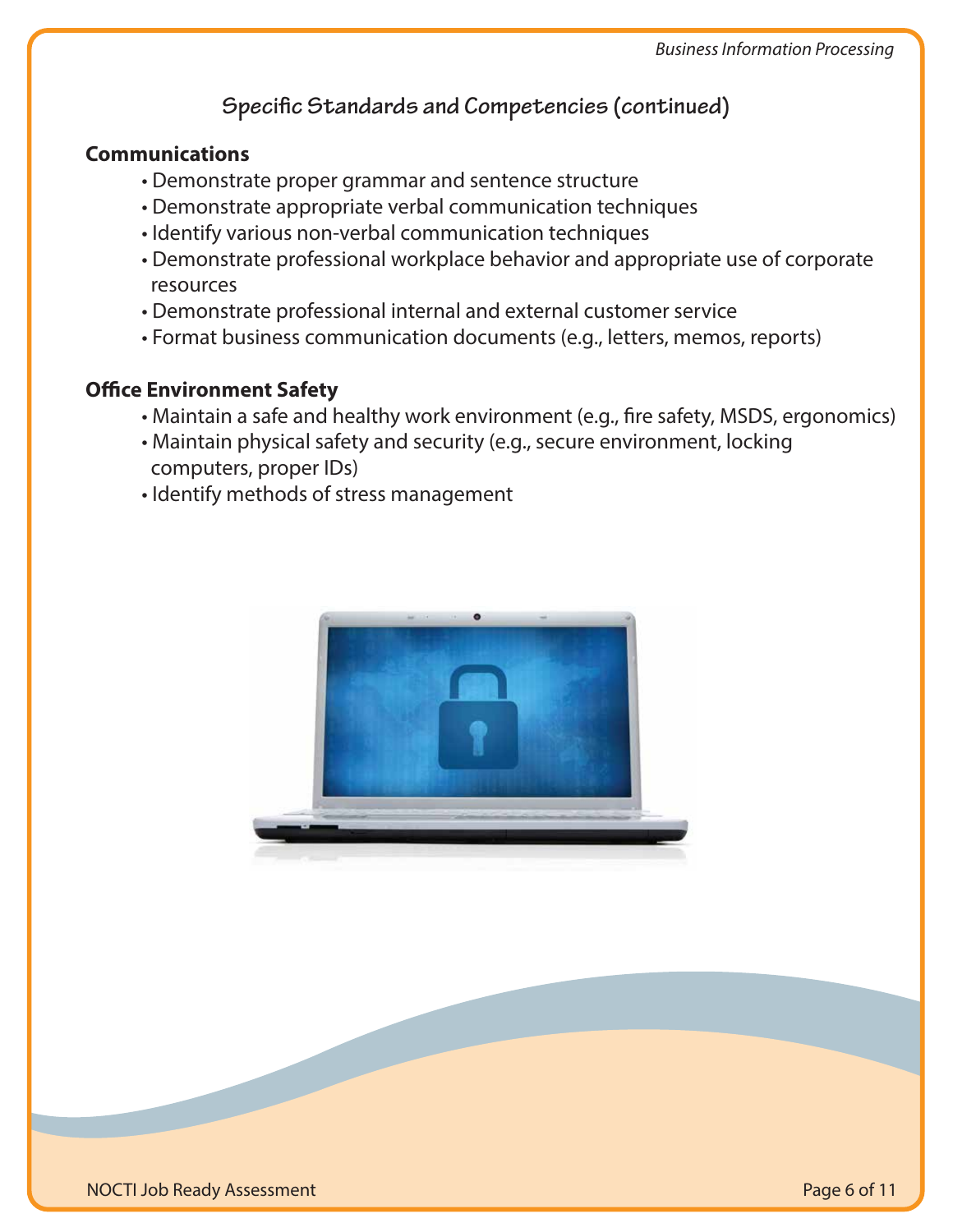# **Sample Questions**

# **The device responsible for forwarding data packets across computer networks is called a**

- A. multiplexor
- B. router
- C. bridge
- D. modem

**In the event of a system problem, the operator may use \_\_\_\_\_ to revert the computer to its previous state.** 

- A. disk cleanup
- B. character map
- C. defragment
- D. system restore

# **Word wrap**

- A. replaces misspelled words from the built-in dictionary
- B. moves text automatically to the next line when it reaches the right margin
- C. makes an indentation from the left margin
- D. arranges records in a specified order

# **A trial balance can be used to**

- A. show the changes that occurred over time
- B. find whether a bill was paid
- C. check that all the bills are paid
- D. check that all debit entries equal credit entries

## **Ergonomics is the science that studies the relationship between the worker and the**

- A. client
- B. work environment
- C. manager
- D. economic environment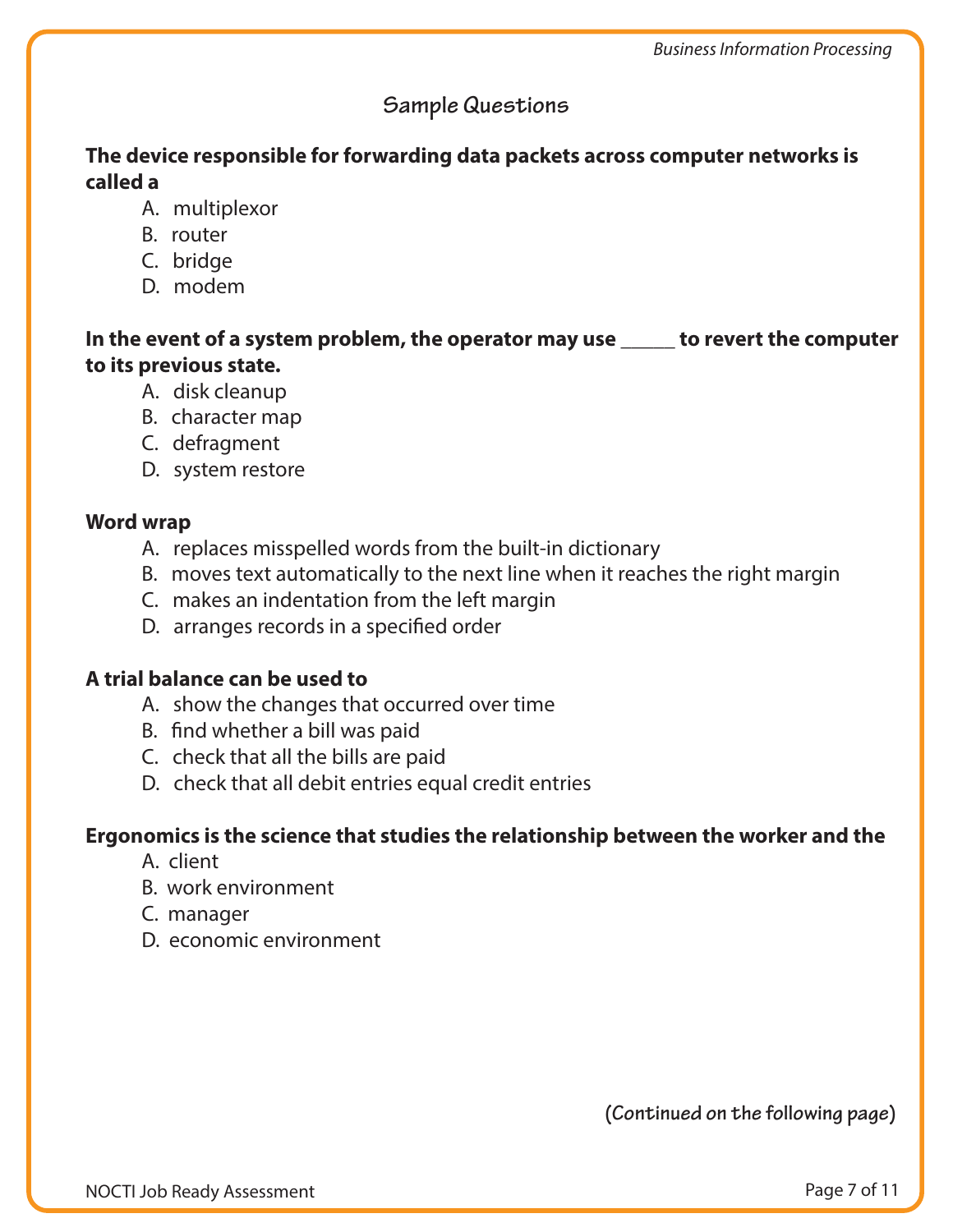# **Sample Questions (continued)**

# **In addition to detecting viruses and inoculating against them, antivirus programs can**

- A. repair infected programs and files
- B. protect against power surges
- C. protect against unauthorized access
- D. identify the original source of the virus

# **If a worker joins a team tasked to perform a formal audit, the core component of that task would be**

- A. validating results produced by another team or group
- B. correcting the mistakes before anyone finds out
- C. working non-stop until a mistake or error of some kind is found
- D. accepting that data provided by management is accurate

#### A file sent with an email message is called a/an

- A. extension
- B. attachment
- C. contact
- D. header

# **A speaker asks, ''Can the audience understand me?'' The speaker is verifying that his or her \_\_\_\_\_ is clear.**

- A. enunciation
- B. body language
- C. pitch
- D. authority

#### **When using a computer mouse,**

A. the wrist should be in a neutral position, with arm and hand close to body

- B. the wrist should be at a 90-degree angle, with arm and hand close to body
- C. the wrist should be at a 90-degree angle, with arm and hand at a 90-degree angle
- D. only a wireless mouse should be used, held at a 90-degree angle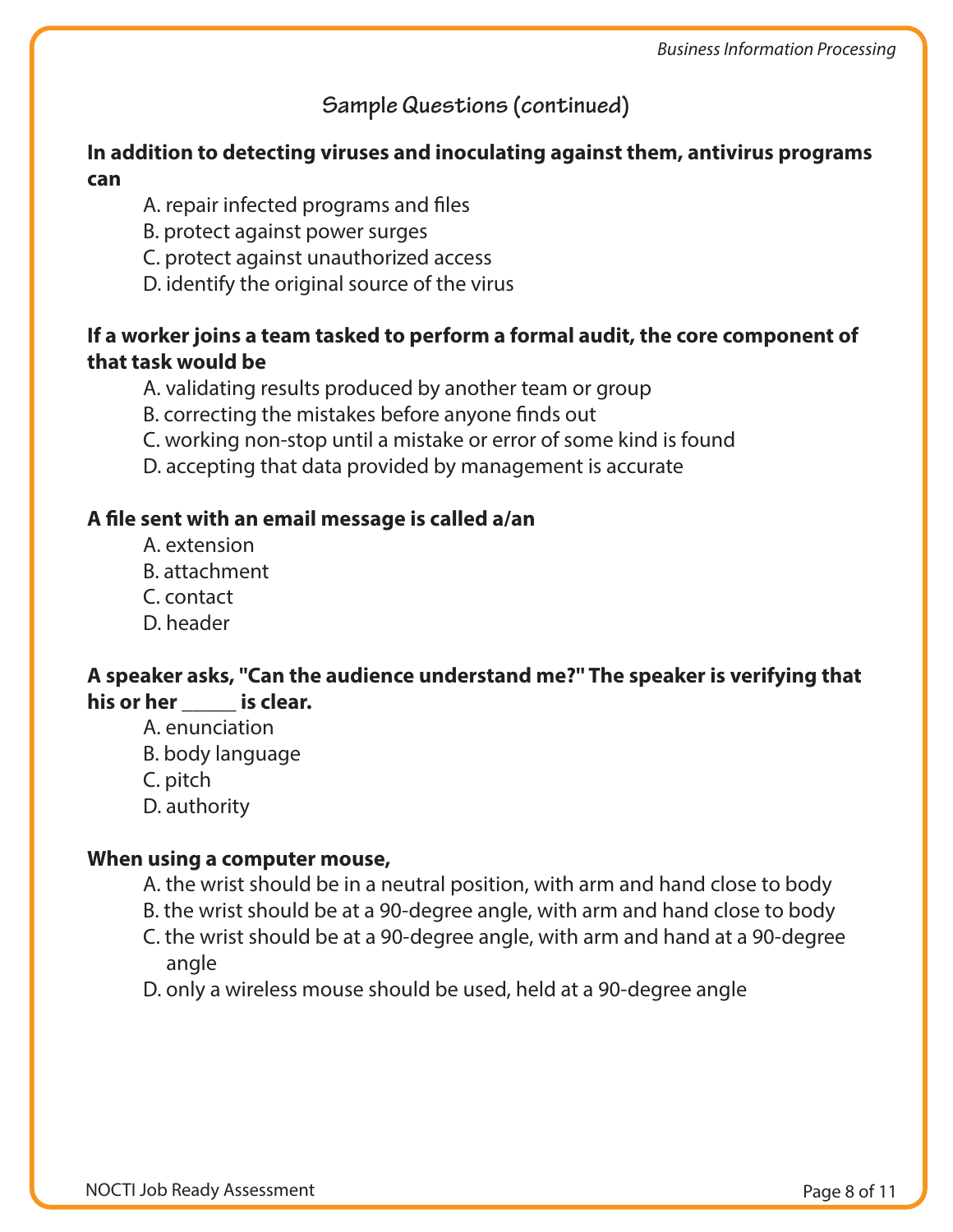# **Performance Assessment**

NOCTI performance assessments allow individuals to demonstrate their acquired skills by completing actual jobs using the tools, materials, machines, and equipment related to the technical area.

**Administration Time:** 2 hours and 50 minutes **Number of Jobs:** 5

# **Areas Covered:**

#### **11% File Management**

Participants will label CD or storage media, create and name a folder, locate and copy, make a second file and rename it.

#### **37% Spreadsheet**

Participants will place correct header and column headings, enter correct data and formulas and compute totals with correct functions, correctly format, create a pie chart, save the spreadsheet, and print the material.

## **18% Word Processing: Create and Format**

Participants will create the keyboarding report, save non-edited document, print document and hand it in, edit the document, save the edited document, and print edited document.

## **19% Word Processing: Table Creation**

Participants will place their name in the header, correctly title the document, create columns, input data, format the table, save the document, and print it.

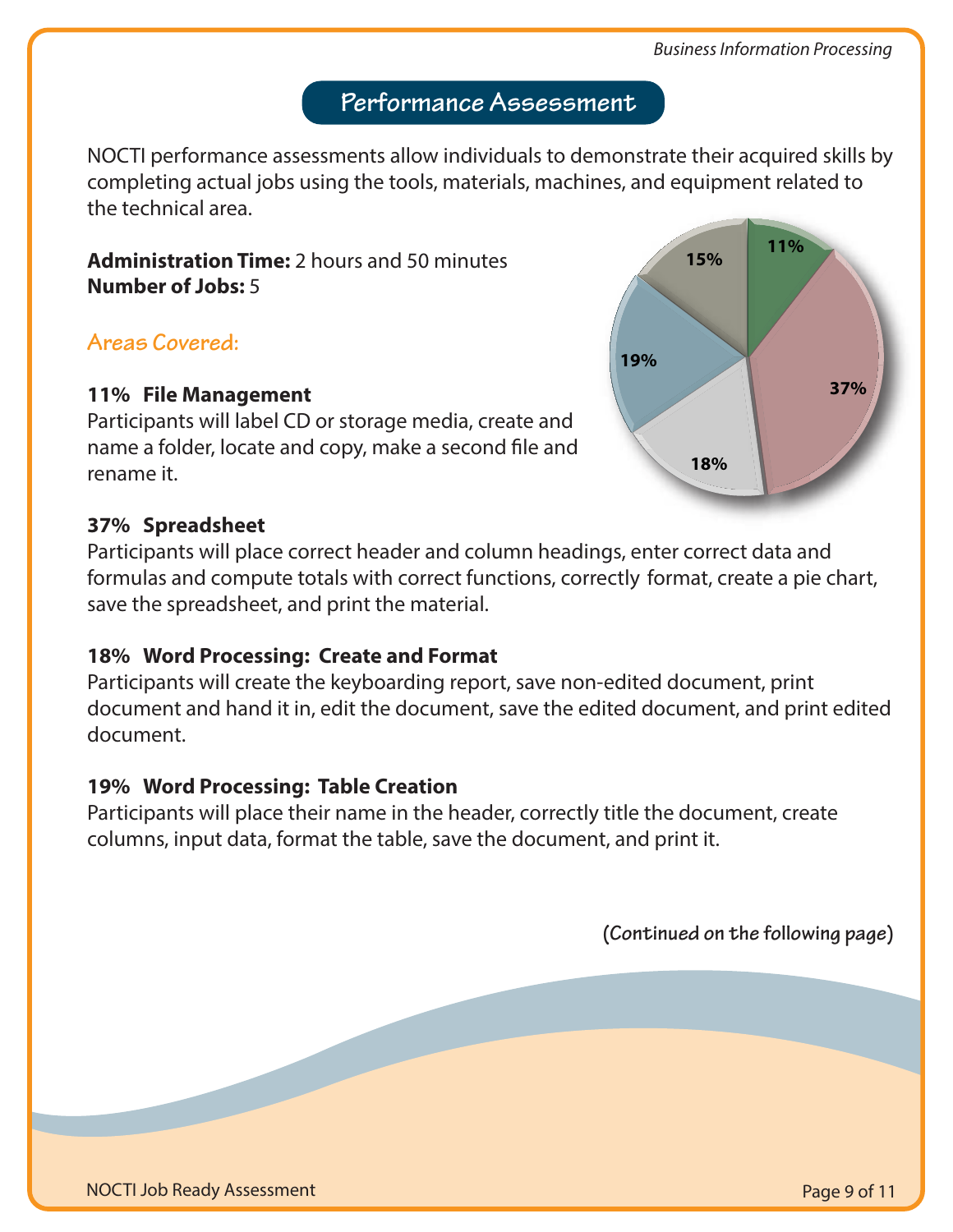# **Areas Covered (continued)**

# **15% Presentations**

Participants will create a title slide and second slide, animate a bulleted list and slide transitions, save and print the presentation, close and exit.